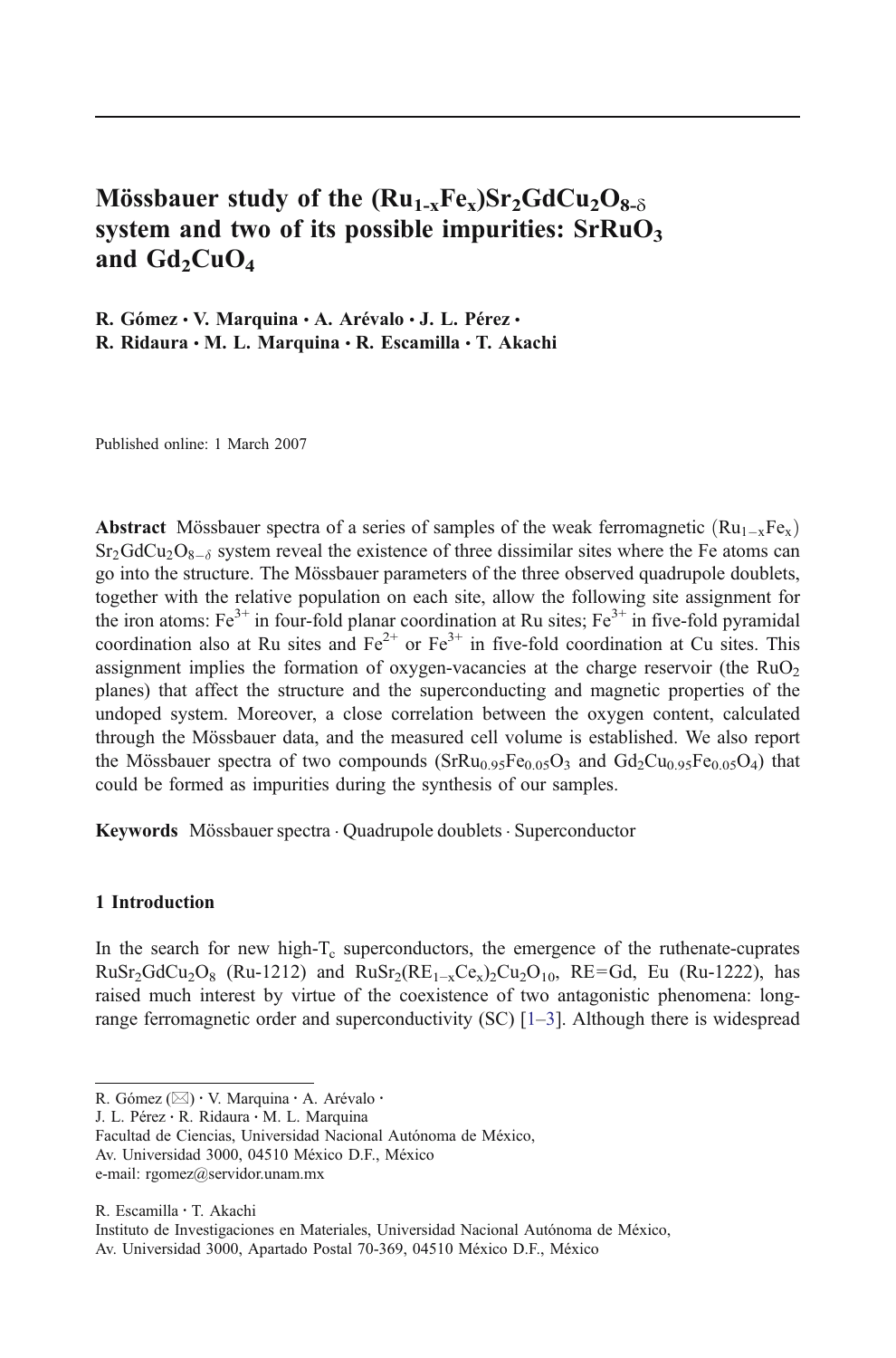consensus in that SC originates in the CuO<sub>2</sub> planes and the magnetic order in the RuO<sub>2</sub> planes, details of the nature of both SC and magnetism require further understanding.

Our study refers only to compounds of the Ru-1212 type, so in what follows we will refer only to them.

The description of the tetragonal Ru-1212 type structure (space group: P4/mmm) is based on the well-known (RE)Ba<sub>2</sub>Cu<sub>3</sub>O<sub>δ</sub> structure (RE-123, where RE stands for rare earth), and has been described elsewhere  $[4–5]$ . In the former, RuO<sub>2</sub> planes replace the CuO chains of the later in such a way that the Ru atoms occupy the centers of  $RuO<sub>6</sub>$  octahedra, which arrangements resemble that of the  $SFRuO<sub>3</sub>$  itinerant ferromagnet [6–7]. It is believed that the  $RuO<sub>2</sub>$  planes are the charge reservoir responsible for doping holes into the superconductive CuO<sub>2</sub> planes [4, 7], playing a role similar to that of the CuO chains in the RE-123 system.

The coexistence of a ferromagnetic transition ( $T_{\text{CW}}$ =132 K, associated with the Ru sublattice) and superconductivity  $(T_c=30 \text{ K})$  in Ru-1212 was established through magnetization and muon-spin rotation experiments [3]. However, by means of neutron diffraction experiments, it has been shown that the dominant magnetic interactions present in  $RuSr<sub>2</sub>(RE)Cu<sub>2</sub>O<sub>8</sub>$  are of the antiferromagnetic (AFM) type, with the Ru magnetic moments forming the G-type AFM structure [8–9]. Two schemes have been put forward to explain the observed ferromagnetism: (a) It has been suggested that the Ru magnetic moments tilt in such a way as to give a net magnetic moment perpendicular to the  $c$ -axis  $[10]$  and (b) a ferrimagnetic ordering of different magnetic moments of the Ru atoms due to a mixed 4+/5+ valence state [11].

In order to explain SC, McLaughin et al. [4, 7] propose a self-doping mechanism involving the Ru: $t_{2g}$  and the Cu: $3d_{x^2-y^2}$  bands. Since the RuSr<sub>2</sub>GdCu<sub>2</sub>O<sub>8</sub> compound is found to be oxygen-stoichiometric, it is then assumed that the oxidation state of Ru should be 5+, and that of copper 2+. However, the proposed self-doping mechanism would imply a 4+/5+ mixed-valence state of Ru (as has been experimentally determined [12, 13]) and a  $2+/3+$  mixed-valence state of Cu. The distribution of holes between the two bands may then be written as  $Ru^{5-2p}Sr_2Gd(Cu^{2-p})_2O_8$  [14].

In the strive to find new superconductor materials, many studies have been done in which one or more of the elements present in the different superconductor families are substituted by others. It has been found that the substitution of a fraction of the Cu atoms by other 3d-metals rapidly downgrades the  $T_c$  of the RE-123 and RE-124 families, especially if the substitution takes place in the  $CuO<sub>2</sub>$  planes [7, 15–20], so it is important to determine where the 3d-metal atoms go to in the superconductor structure.

When some of the atoms of one of the elements are substituted by Fe atoms, Mössbauer spectroscopy (MS) provides a local-probe to determine the sites where the substitutions take place, by measuring the crystal symmetry distortions (quadrupole-splitting), the charge and spin-states of the Fe-ions (isomer-shift) and their magnetic surroundings (hyperfinefield). In particular, as the charge state of the Fe atoms can hardly be 5+, changes in the doping mechanism and even in the oxygen stoichiometry are to be expected, affecting the crystal structure and, hence, the magnetic and transport properties of the system [21].

The main objective of the present research is to extend and complement previous magnetization results obtained in the  $(Ru_{1-x}Fe_x)Sr_2GdCu_2O_{8-\delta}$  [22] and to make a cross confirmation, between X-ray and Mössbauer results, of where do the iron atoms go into the structure of the Ru-1212 compound.

We report results obtained with Mössbauer spectroscopy in compounds of nominal composition  $(Ru_{1-x}Fe_x)Sr_2GdCu_2O_{8-\delta}$  (x=0, 0.025, 0.05, 0.075, 0.1 and 0.2) and of  $SrRu_{0.95}Fe_{0.05}O_3$  and  $GdCu_{0.95}Fe_{0.05}O_4$ , the two principal impurities that can be formed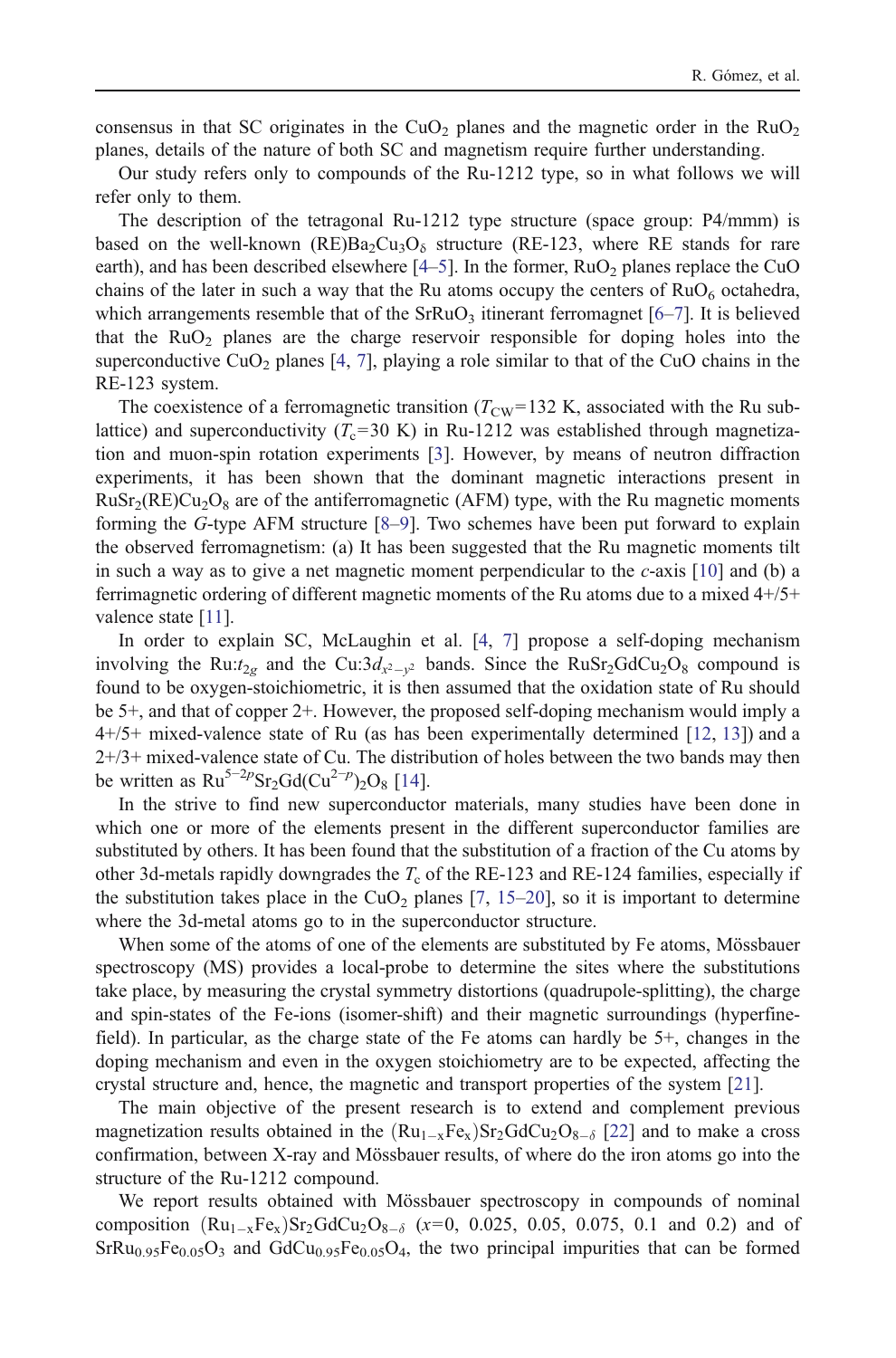during the synthesis process. We complement our study with powder X-ray diffraction and resistance vs. temperature measurements.

#### 2 Experimental details

Polycrystalline samples of  $(Ru_{1-x}Fe_x)Sr_2GdCu_2O_{8-\delta}$  ( $x=0$ , 0.025, 0.05, 0.075, 0.1 and 0.2), SrRu<sub>0.95</sub>Fe<sub>0.05</sub>O<sub>3</sub> and Gd<sub>2</sub>Cu<sub>0.95</sub>Fe<sub>0.05</sub>O<sub>4</sub> were synthesized by solid-state reaction of stoichiometric quantities of  $RuO_2$ ,  ${}^{57}Fe_2O_3$  (99.999%),  $Gd_2O_3$ , CuO and SrCO<sub>3</sub>. After calcination in air at 900°C, the material was ground, pressed into pellets and annealed in oxygen at 1,000°C during 72 h. Phase-identification of the samples was done with a Siemens D5000 X-ray diffractometer, using  $Cu - K_\alpha$  radiation and a Ni filter. The peakintensities were measured in steps of 0.02° for 14 s in the 2θ range 20–100° at room temperature and the crystallographic phases were identified by comparison with the X-ray patterns in the JCPDS database. Crystallographic parameters were quantified using a Rietveld refinement program, Rietica v 1.7.7 with multi-phase capability. The resistance vs. temperature curves were determined by the standard four-probe technique in a closed-cycle helium refrigerator. The room temperature Mössbauer spectra (MS) were recorded in transmission geometry with a constant acceleration spectrometer, using a  $57Co$  in Rh source. The low-temperature spectra were recorded with the samples kept in a closed-cycle helium refrigerator. The spectra were fitted with the Recoil 1.05 program.

#### 3 Results and discussion

Figure 1 shows the X-ray diffraction patterns for the  $(Ru_{1-x}Fe_{x})Sr_{2}GdCu_{2}O_{8-\delta}$  samples. The analysis of the data indicates that the spectra indeed correspond to the tetragonal Ru-1212 structure. The faint features (marked as + in Fig. 1) observed at  $2\theta \approx 32$  and  $48^{\circ}$ correspond to SrRuO<sub>3</sub> (IDDE n° 28-1,250) or  $Gd_2CuO_4$  (IDDE n° 24-0422) [23]; there is also a very faint feature (marked as  $*$  in the same figure) associated with  $Sr_3(Ru,Cu)O_7$ . The X-ray diffraction patterns were Rietveld-fitted using a space group P4/mmm (n° 123). In the process of refinement, the substitution of Fe ions in the Ru and Cu sites and the presence of SrRuO<sub>3</sub>, Sr<sub>3</sub>(Ru,Cu)O<sub>7</sub> and Gd<sub>2</sub>CuO<sub>4</sub> phases were considered. As an example, one of the fitted patterns  $(x=0.0)$  is shown in Fig. 2.

The cell-parameters, cell-volume and Fe occupation numbers obtained from the results of the structural refinement are listed in Table 1.

Figure 3 shows the room-temperature evolution of the lattice parameters for the  $(Ru_{1-x}Fe_x)Sr_2GdCu_2O_{8-\delta}$  samples as a function of Fe-content (x). We observe that, as x grows, the a-axis lattice parameter increases slightly and c-axis lattice parameter decreases at a higher rate. As a result, the unit-cell volume diminishes slightly.

Figure 4 shows the normalized resistance as a function of temperature for the studied samples. For  $x=0$ , the sample shows a  $T_c$ -onset at 40.5 K and zero resistance at 19 K, with a slightly metallic behavior at high temperatures. When  $x=0.025$ , the onset appears at  $T_c$ =26.3 K but zero resistance cannot be accomplished up to 14 K ( $T_c$ =10 K is an extrapolated value). A small kink at 135 K is also observed, similar to that reported in Fang et al. [24] which origin could be associated with the magnetic transition. For  $x > 0.025$ , the resistance curves show a strong semiconductor behavior, with no sign of a superconducting transition.

No significant qualitative changes were observed in the shape of the MS of the  $Ru_{1-x}$  Fe<sub>x</sub>-1212 series, so we present, in Fig. 5a and b, the spectra of only the lowest and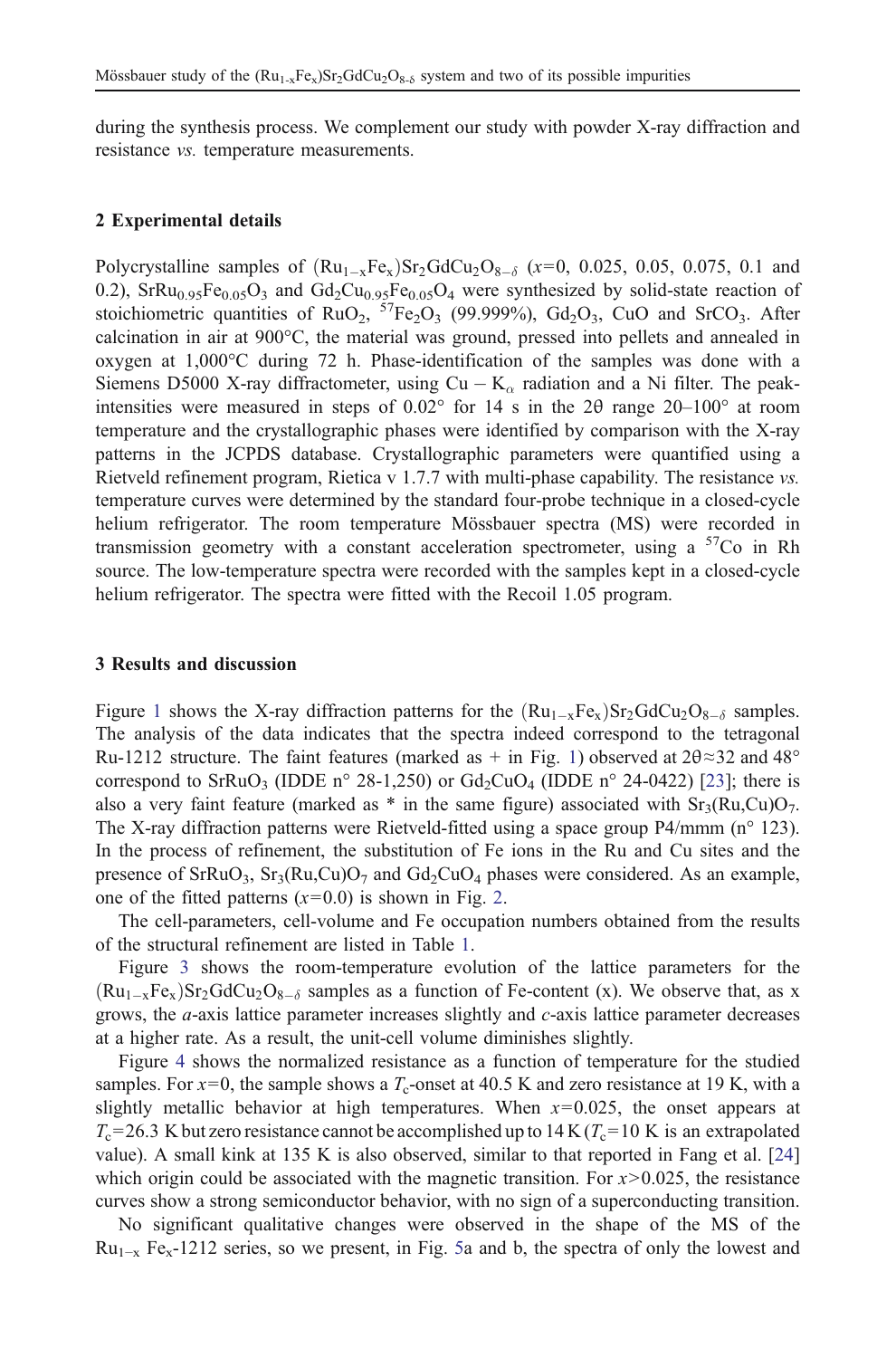

highest Fe concentrations, including the fitted curves and the corresponding sub-spectra. In all cases, good quality fitting could only be achieved with three quadrupole doublets (labelled A, B, and C in Table 2).

Considering the possible valence-states and ionic-radii of the Fe atoms, there are only two sites where the Fe-atoms can substitute in the structure: the Ru and the Cu sites. The fact that we observe three doublets must be associated with different charge-distribution environments around these sites. In Table 2, we summarize the Mössbauer parameters (quadrupole-splitting  $\Delta$ O, isomer-shift IS and line-width Γ) for all the studied samples; and the relative intensity of each site (% occupancy).

Previous results in the related Y123 and Y124 structures [25–28] also reported Mössbauer spectra with three quadrupole doublets whose  $\Delta$ O values are approximately 1.9, 1.1 and 0.6 mm/s.

Sufficient arguments have been put forward to sustain that the  $\Delta Q \approx 0.6$  mm/s doublet (doublet B in our case) must be associated with Fe in the Cu(2) sites of the structure, in five-fold pyramidal coordination [29] and, although the small value of its IS suggests that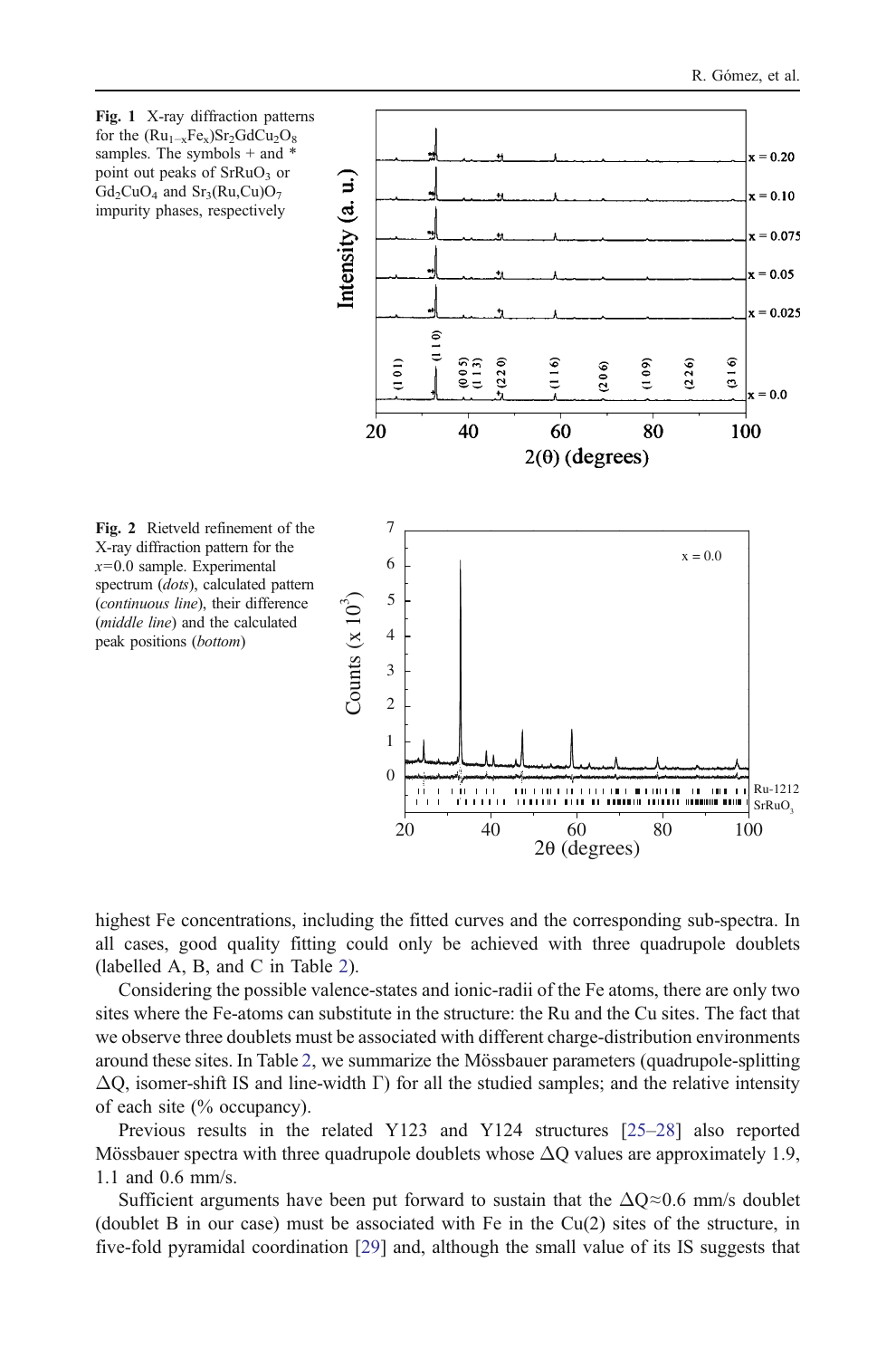| Rietveld refinement results |          |           |           |           |           |           |           |  |  |  |  |
|-----------------------------|----------|-----------|-----------|-----------|-----------|-----------|-----------|--|--|--|--|
|                             | Х        | 0.0       | 0.025     | 0.05      | 0.075     | 0.10      | 0.2       |  |  |  |  |
|                             | a(A)     | 3.8369(3) | 3.8373(2) | 3.8385(2) | 3.8393(4) | 3.8395(4) | 3.8412(4) |  |  |  |  |
|                             | c(A)     | 11.563(3) | 11.557(2) | 11.555(3) | 11.542(3) | 11.539(4) | 11.528(4) |  |  |  |  |
|                             | $V(A^3)$ | 170.23(3) | 170.18(2) | 170.25(2) | 170.13(4) | 170.11(4) | 170.09(4) |  |  |  |  |
| Ru                          | N(Fe)    |           | 0.01(1)   | 0.04(2)   | 0.06(2)   | 0.07(1)   | 0.10(1)   |  |  |  |  |
| Cu                          | N(Fe)    | -         | 0.02(2)   | 0.01(3)   | 0.02(2)   | 0.03(2)   | 0.08(2)   |  |  |  |  |

**Table 1** Rietveld refinement results for the  $(Ru_{1-x}Fe_{x})Sr_{2}GdCu_{2}O_{8}$  system

Space group: P4/mmm; cell parameters:  $a$  and  $c$ ; cell-volume  $V$ ; iron occupancy parameters: N(Fe)



the charge state of iron in this site should be  $+2$ , the joint values of the IS and  $\Delta$ O do not allow a conclusive assignment of the charge-state of Fe.

The guiding lines that we will use for the site assignment of the other two sites will be: a) the relative intensity of the quadrupole doublets in the Mössbauer spectra and b) the measured Fe occupation numbers, obtained from the Rietveld refinements.

There is a slight correspondence between the percent populations of doublets  $A+C$ with the occupation numbers N(Fe)-Ru, and the percent population of doublet B with the occupation numbers of N(Fe)-Cu. Considering the small iron content and the intrinsic sensitivity of X-ray diffraction and the high sensitivity of Mössbauer spectroscopy to detect minute changes in the  $57$ Fe content, we only take the X-ray occupation numbers as a sort of confirmation of the Mössbauer results. In Fig. 6 we show the percent population, obtained from the Mössbauer data, associated with the different doublets of the  $(Ru_{1-x}Fe_x) Sr_2GdCu_2O_{8-\delta}$  system, where a tendency to a 50–50% occupation between doublets  $A + C$  and B can be observed as the iron content increases. That is, the population of the doublet A diminishes due to the growth of the populations of the other two doublets.

These facts and previous results and calculations [29] for different oxygen environments of Fe atoms in the Y123 and Y124 structures allow the following proposal for the Fe site assignment in the Ru1212 structure: Doublet A, that has a similar  $\Delta Q$  ( $\approx 0.9$  mm/s) to the  $\Delta$ O value of the doublet associated with  $Fe^{3+}$  with five-fold pyramidal coordination in the Cu(1) sites of the Y123 or Y124 structures, can be reasonably associated with the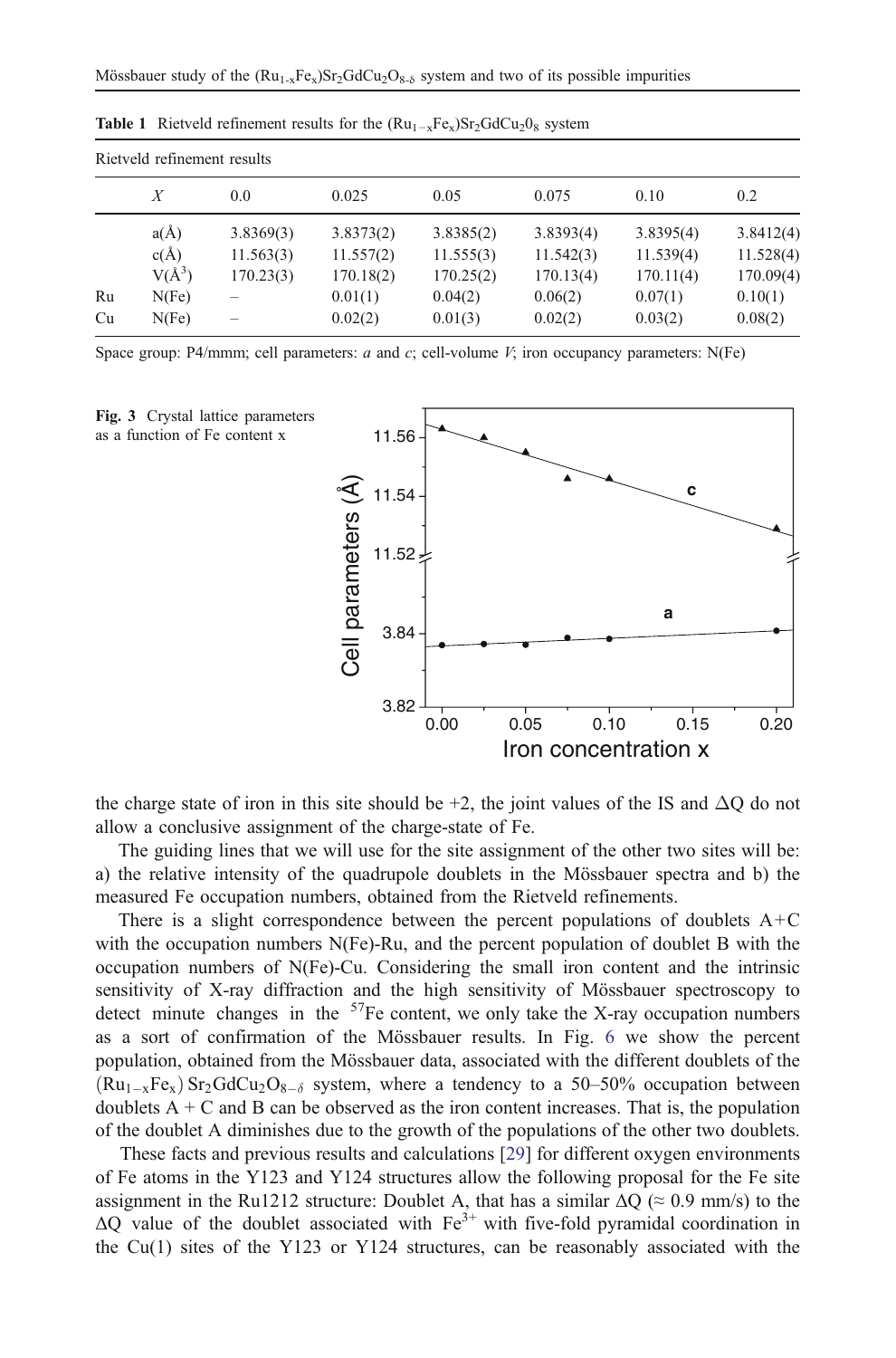

Fig. 5 Room temperature Mössbauer spectra of  $(Ru_{1-x}Fe_x)Sr_2GdCu_2O_8$  a x=0.025 and b x=0.2

corresponding Ru site of the Ru1212 structure, considering that the O-Ru bond-lengths of the later do not significantly differ from either of the former. On the other hand, the only surroundings compatible with the high  $\Delta Q \approx 1.70$  mm/s) value of doublet C would turn out to be  $Fe<sup>3+</sup>$  in four-fold (planar) coordination in the Ru sites.

The assigned Fe coordination is understood from the fact that while the charge character of the Ru ions in the structure is a  $4+/5+$  mixed-valence state [12, 30], that of the Fe atoms tends to be  $2+/3+$  ionic state. Therefore, in order to keep the charge valence of the system, the oxygen environment around the Fe ions in the Ru sites tends to a five-fold pyramidal coordination with the apical oxygen atoms of the SrO planes (doublet A), or to a four-fold planar coordination with two apical oxygen atoms (doublet C).

It is important to point out that these proposed assignments imply a loss of oxygen atoms in the  $RuO<sub>2</sub>$  planes that would create vacancies in the structure. The overall oxygen-content for each x value can be straightforwardly calculated with the proffered arrangement (using the relative Fe occupations obtained from the Mössbauer spectra), taking into account that the original compound is oxygen-stoichiometric, albeit the 4+/5+ valence state of the Ru atoms. In fact, the oxygen content  $O<sub>content</sub>$  is calculated as

$$
O_{\text{content}} = 8 - [N_A(x) + 2N_C(x)]x
$$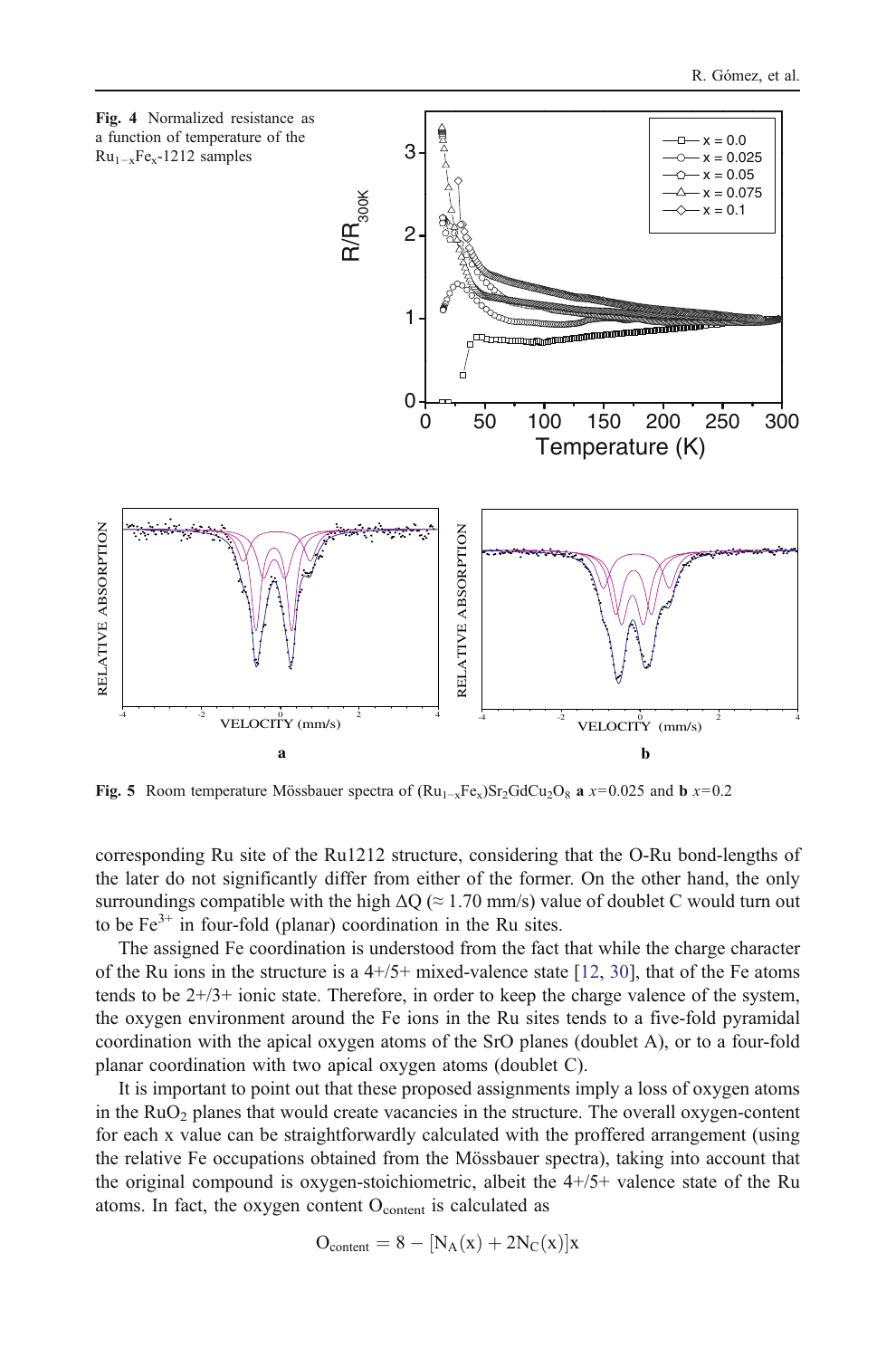|               | X                       | 0.025   | 0.05    | 0.075   | 0.1     | 0.2     |  |  |
|---------------|-------------------------|---------|---------|---------|---------|---------|--|--|
| A             | $IS_A$ (mm/s)           | $-0.05$ | $-0.05$ | $-0.05$ | $-0.05$ | $-0.04$ |  |  |
|               | $\Delta Q_A$ (mm/s)     | 0.90    | 0.91    | 0.90    | 0.91    | 0.90    |  |  |
|               | $\Gamma_A$ (mm/s)       | 0.31    | 0.27    | 0.29    | 0.32    | 0.40    |  |  |
|               | $%$ occupancy           | 54.0    | 52.3    | 49.6    | 47.1    | 37.0    |  |  |
| B             | $IS_{B}$ (mm/s)         | $-0.04$ | $-0.05$ | $-0.06$ | $-0.07$ | $-0.07$ |  |  |
|               | $\Delta Q_B$ (mm/s)     | 0.54    | 0.58    | 0.58    | 0.58    | 0.56    |  |  |
|               | $\Gamma_{\rm B}$ (mm/s) | 0.40    | 0.40    | 0.40    | 0.40    | 0.40    |  |  |
|               | $%$ occupancy           | 28.0    | 29.8    | 30.8    | 33.7    | 40.3    |  |  |
| $\mathcal{C}$ | $IS_C$ (mm/s)           | 0.02    | 0.00    | 0.00    | 0.00    | 0.03    |  |  |
|               | $\Delta Q_C$ (mm/s)     | 1.70    | 1.70    | 1.70    | 1.69    | 1.67    |  |  |
|               | $\Gamma_C$ (mm/s)       | 0.34    | 0.40    | 0.40    | 0.38    | 0.40    |  |  |
|               | $%$ occupancy           | 18.0    | 17.9    | 19.6    | 19.3    | 22.7    |  |  |
|               |                         |         |         |         |         |         |  |  |

**Table 2** Mössbauer parameters of the  $(Ru_{1-x}Fe_{y})Sr_2GdCu_2O_8$  series

Isomer shift: IS (respect to iron); quadrupole splitting:  $\Delta Q$ ; line with Γ.





where the 8 comes from the original oxygen content, the factor 2 in  $N_C(x)$  is due to the fact that these Fe atoms are coordinated to only four O atoms (instead of six) and x is the overall Fe content. The results of this calculation are shown in Fig. 7, together with a linear regression fit of the data. That this could be true must be again associated with the inability of Fe to accomplish high ionic states (like the 5+ of Ru in those sites) and the formation of oxygen-vacancies would be necessary to keep the charge balance of the system.

Moreover, the formation of oxygen-vacancies would provoke a slackening in the rigidity of the structure that would diminish the c lattice parameter and slightly increase the average a parameter, with a concomitant reduction in the volume of the unit-cell. Likewise, the presence of vacancies in the charge reservoir would diminish the charge carrier population in the  $CuO<sub>2</sub>$  plane and, together with the presence of iron atoms in the Cu sites, would rapidly decrease  $T_c$ . In Fig. 8 we show the variation of the unit-cell volume as a function of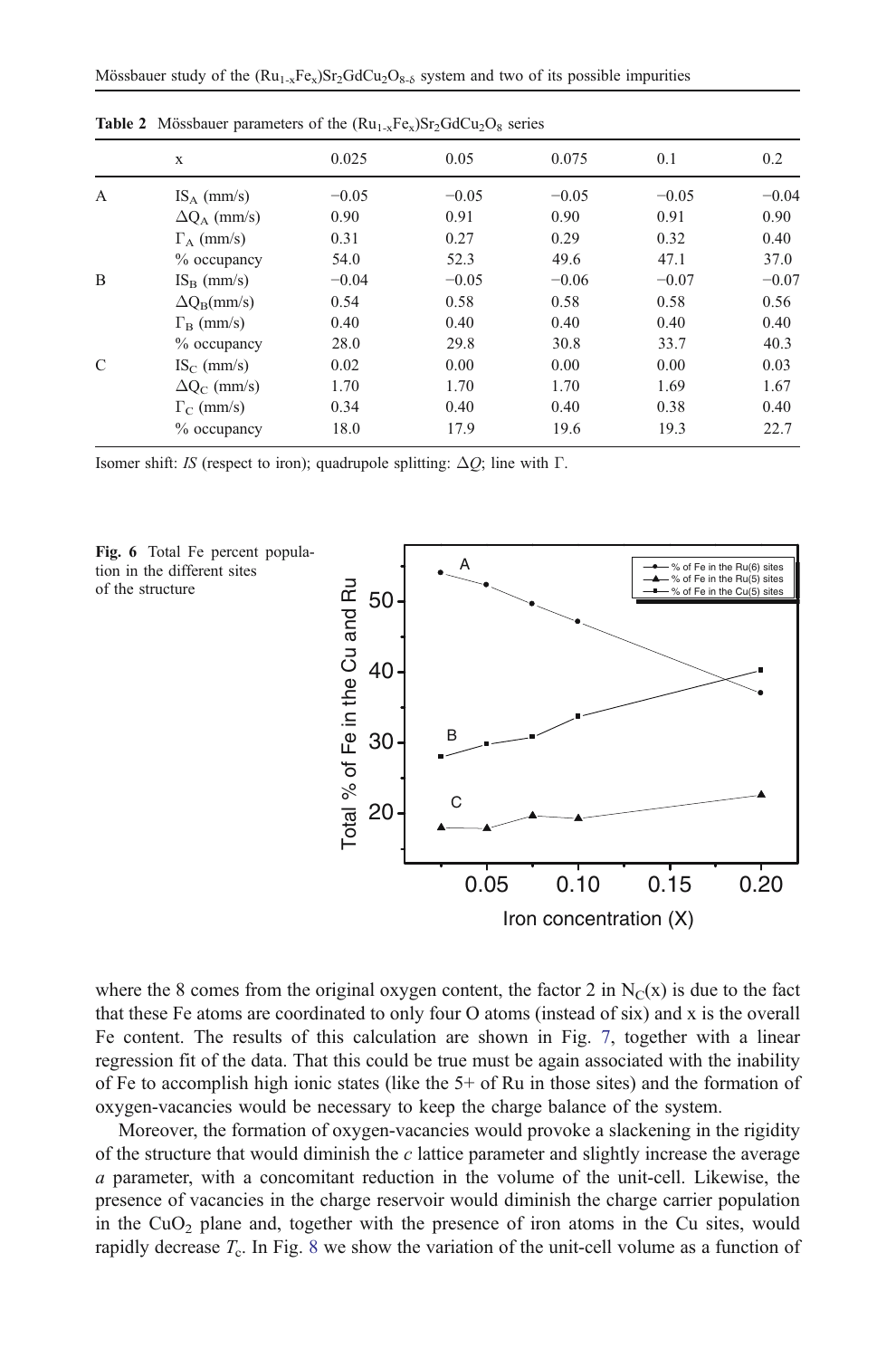

x, obtained from the Rietveld refined cell parameters, also with a linear regression fit. As can be seen, its behaviour much resembles that of the oxygen content.

It is interesting to note the results obtained by Awana et al. [31] on neutron-diffraction refinement and Mössbauer spectroscopy made in the  $F \in \text{S}r_2\text{Y}Cu_2\text{O}_{7,30}$  1212 system. They also obtain three quadrupole doublets with quadrupole-splitting of  $\Delta Q \approx 1.61$ , 0.71 and 0.60 mm/s. They report that the total population of iron in the  $Cu(1)$  sites of the  $Cu1212$ system is only of 54%, notwithstanding the fact that they attempted a complete substitution of Cu(1) by Fe. The consistency between Awana's results and ours suggest that, at high iron concentrations, the populations of Ru and Cu sites tend to be equal. We would like to point out that, with the Fe-oxygen environment that we propose, the same simple calculation mentioned above ( $O_{\text{content}} = 7 - \delta + 0.44$ , where the 0.44 comes from their fraction of Fe atoms in five-fold coordination) yields total oxygen occupancy in close agreement with their Rietveld results (7.30).

In the magnetization measurements of Escamilla et al. [22], the samples showed ferromagnetic transition temperatures that decrease with increasing iron content. The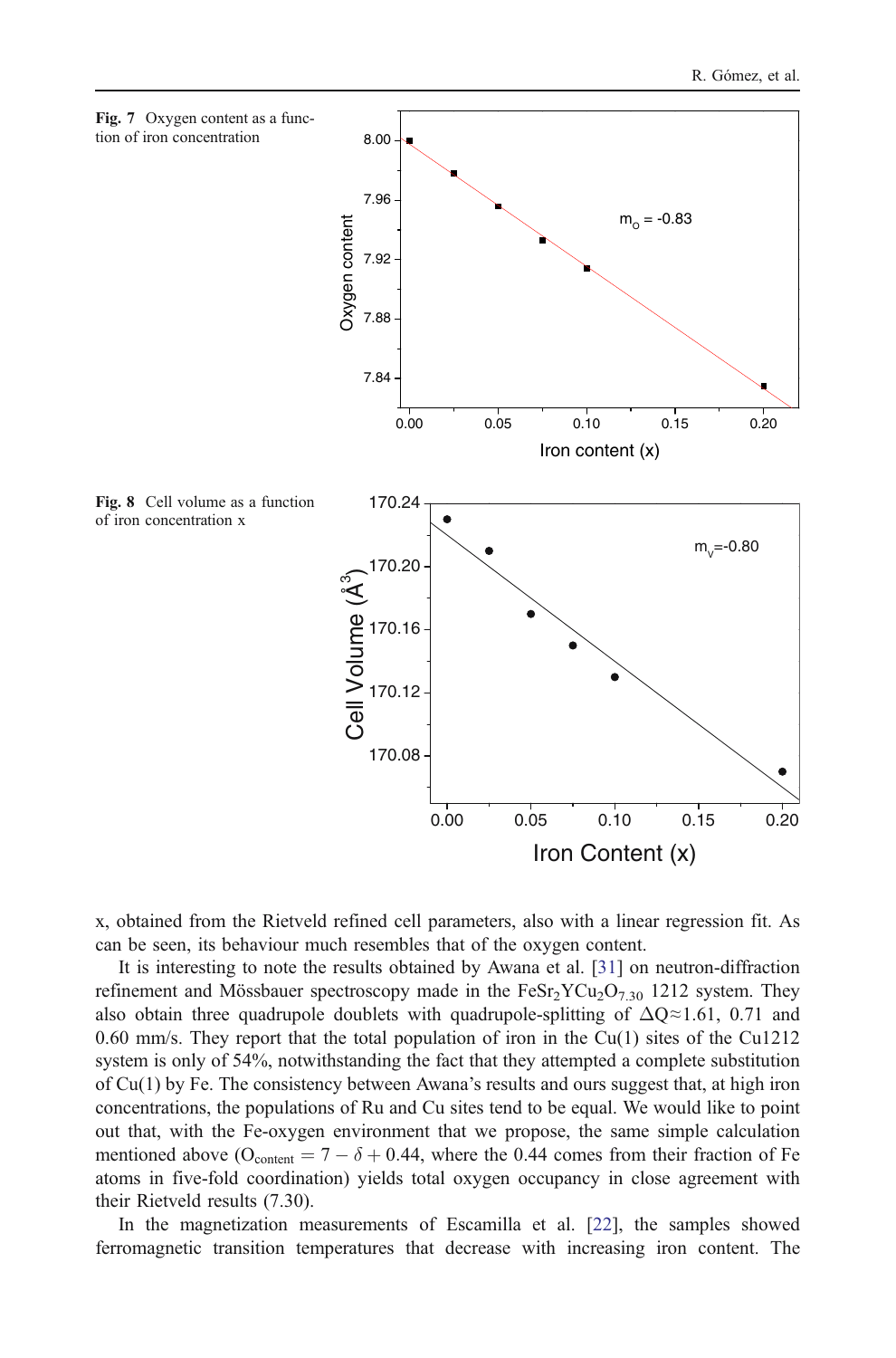

Fig. 10 Room temperature Mössbauer spectra of a  $Gd_2Cu_{0.95}Fe_{0.05}O_4$  and b SrRu<sub>0.95</sub>Fe<sub>0.05</sub>O<sub>3</sub>

observed broadening of the transition and the reduction of the magnetic ordering temperature as the Fe content was increased were associated with a weakening of the magnetic interactions among the Ru moments of the Ru sublattice caused by Fe doping. In order to corroborate that the magnetic moments of the Fe ions are not ordering at low temperatures to form a magnetic structure that affects in any sense the magnetic moment of the sample, Mössbauer studies at low temperatures were done. No significant changes were observed in the low temperature spectra with respect to those taken at room-temperature. In Fig. 9 we show the spectrum of the  $x=0.025$  sample taken at  $T=25$  K.

The absence of magnetic features could also be associated to the structural changes provoked by the oxygen vacancies. It has been pointed out [21] that the deformation and relative orientation of the octahedral surrounding the Ru atoms determines the crystal-field splitting, the band structure and, hence, the magnetic and transport properties of the compound. If there is, in addition, a lack of oxygen atoms in the octahedral, the doped compound can show a different magnetic behaviour. This point, however, requires further study to clarify it.

In order to ensure that the observed features were due to the iron atoms in the  $Ru_{1-x}Fe_{x}-1212$  structure, we synthesized SrRu<sub>0.95</sub>Fe<sub>0.05</sub>O<sub>3</sub> and Gd<sub>2</sub>Cu<sub>0.95</sub>Fe<sub>0.05</sub>O<sub>4</sub> samples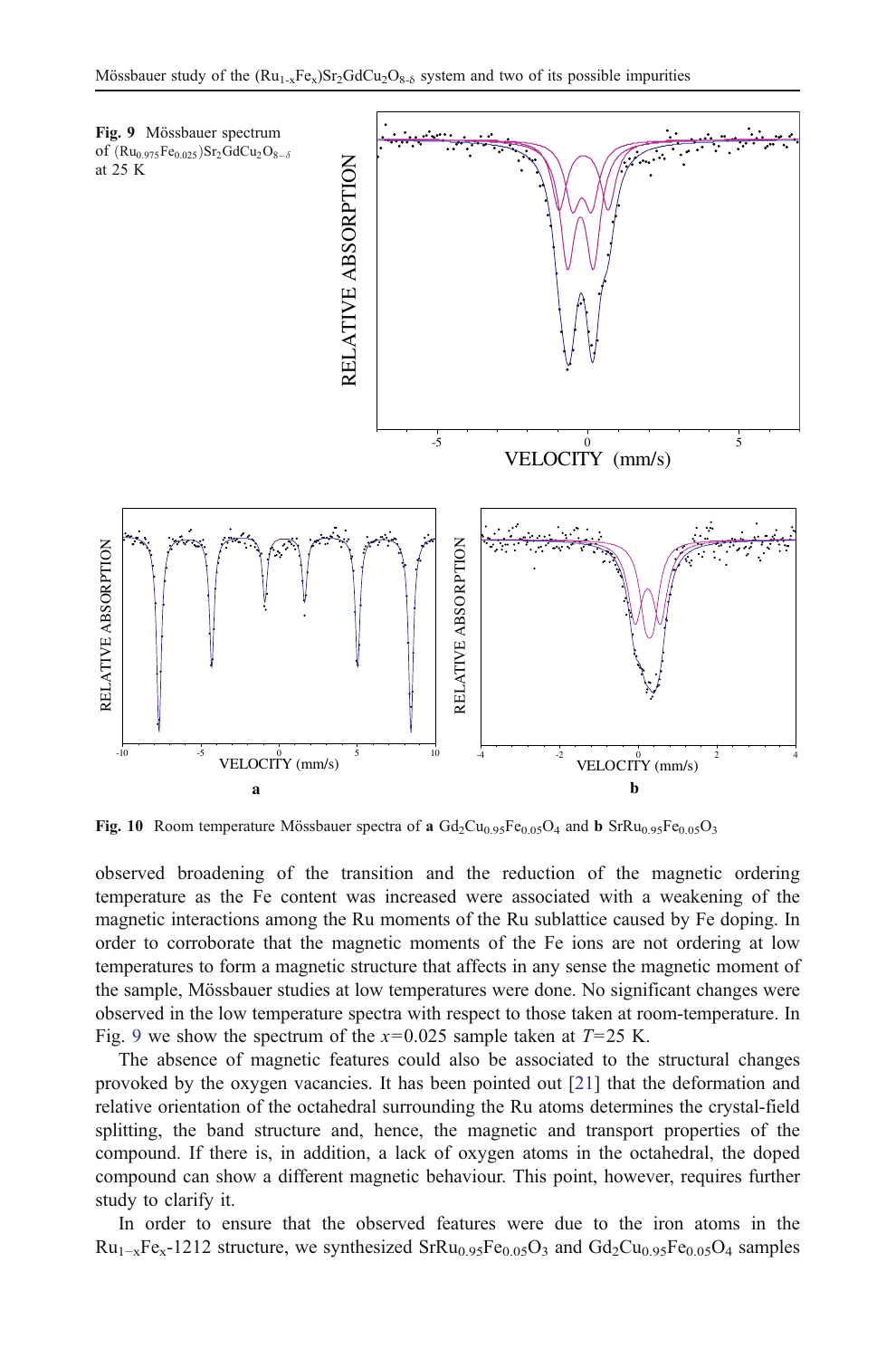that were observed in the X-ray diffraction (XRD) patterns. The Mössbauer spectra of these phases are shown in Fig. 10a and b. As can be seen,  $Gd_2Cu_{0.95}Fe_{0.05}O_4$  is magnetic with a hyperfine field  $H<sub>hf</sub>=499.1±0.4$  kOe and isomer shift of 0.491±0.006 mm/s whereas the ferromagnetic perovskite  $SFRu<sub>0.95</sub>Pe<sub>0.05</sub>O<sub>3</sub>$  shows two quadrupole doublets with isomer shifts of 0.238 and 0.283 mm/s and quadrupole splittings of 0.64 and 0.20 mm/s, similar to the spectrum observed by Felner et al. [32]. From the comparison of the Mössbauer parameters of these compounds respect to those shown in Table 2, it is clear that none of them contribute to spectra of the original system.

#### 4 Conclusions

The present study on the  $(Ru_{1-x}Fe_x)Sr_2GdCu_2O_{8-\delta}$  system shows a sharp drop of T<sub>c</sub> with increasing iron concentration. The tetragonal structure does not change with increasing x, although the unit-cell volume diminishes. The Mössbauer spectra consist of three quadrupole doublets, two of them associated with  $Fe<sup>3+</sup>$  in the Ru sites with different coordination: four-fold planar and five-fold pyramidal, and the other one with Fe in the Cu sites of the structure, with five-fold pyramidal coordination. From these results we corroborate that Fe substitutes both Ru and Cu atoms, and we found that at high iron concentration the population between the Ru and Cu sites tends to get even. The presence of the four-fold and five-fold coordinated iron atoms in the RuO planes implies a loss of oxygen atoms in the structure that explains the diminishing cell-volume, without changing its tetragonal structure. Also, the loss of oxygen atoms could be related with the sharp drop of  $T_c$  with increasing iron concentration, due to a lower number of charge carriers in the charge reservoir. The results obtained with the occupancy of the Fe atoms in the Ru sites and the cell volume behavior as function of iron content, can be used as an alternative to determine the overall oxygen content of the compounds. We also prove that the impurity phases of the samples are not responsible of the features found in the Mössbauer spectra of the studied compounds, finding out that  $Gd_2Cu_{0.95}Fe_{0.05}O_4$  is magnetic and  $SFRu<sub>0.95</sub>Fe<sub>0.05</sub>O<sub>3</sub>$  is paramagnetic with different Mössbauer parameters.

### **References**

- 1. Bauernfeind, L., Widder W., Braun, H.F.: Physica, C 254, 151 (1995)
- 2. Felner, I., Asaf, U., Levi, Y., Millo, O.: Phys. Rev., B 55, R3374 (1997)
- 3. Bernhard, C., Tallon, J.L., Niedermayer, Ch., Blasius, Th., Golnik, A., Brücher, E., Kremer, R., Noakes, D., Stronach, C., Ansaldo, E.: Phys. Rev., B 59, 14099 (1999)
- 4. McLaughlin, A.C., Zhou, W., Attfield, J.P., Fitch, A.N., Tallon, J.L.: Phys. Rev., B 60, 7512 (1999)
- 5. Chmaissem, O., Jorgensen, J.D., Shaked, H., Dollar, P., Tallon, J.L.: Phys. Rev., B 61, 6401 (2000)
- 6. Chakoumakos, B.C., Nagler, S.E., Misture, S.T., Christen, H.M.: Physica, B 241–243, 358 (1998)
- 7. McLauhlin, A.C., Attfield, J.P.: Phys. Rev., B 60, 14605 (1999)
- 8. Lynn, J.W., Keimer, B., Ulrich, C., Bernhard, C., Tallon, J.L.: Phys. Rev., B 61, R14964 (2000)
- 9. Jorgensen, J. D., Chmaissem, O., Shaked, H., Short, S., Klamut, P.W., Dabrowski, B., Tallon, J.L.: Phys. Rev., B 63, 054440 (2001)
- 10. Williams, G.V.M., Krämer, S.: Phys. Rev., B 62, 4132 (2000)
- 11. Liu, R.S., Jang, L.Y., Hung, H.H., Tallon., J.L.: Phys. Rev., B 63, 212507 (2001)
- 12. Butera, A., Fainstein, A., Winkler, E., Tallon, J.: Phys. Rev., B 63, 054442 (2001)
- 13. Kumagai, Ken-ichi, Takada, Santoni, Furukawa, Yuji: Phys. Rev., B 63, 180509(R) (2001)
- 14. Ruiz-Bustos, R., Gallardo-Amaores, J.M., Sáez-Puche, R., Morán, E., Alario-Franco, M.A.: Physica, C 382, 395 (2002)